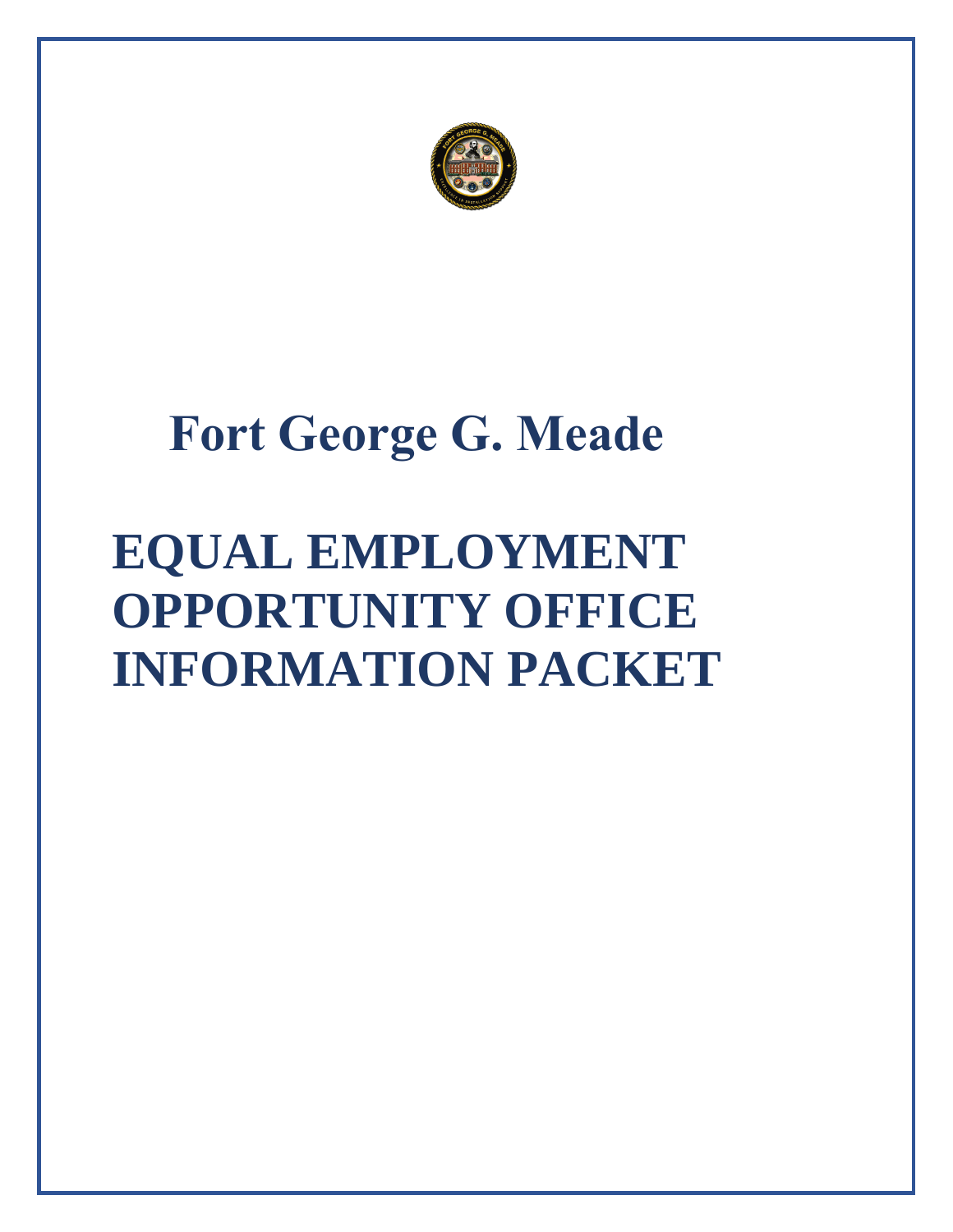### **HOW TO FILE AN EEO COMPLAINT**

- The Department of Army (DA) is an equal opportunity employer. If you are an employee or applicant for employment and feel that you have been discriminated against, you may have the right to file a complaint of discrimination with the Department.
- Complaints can be filed on the bases of: race, color, national origin, sex, age,religion, disability, protected genetic information, or reprisal. Complaints of discrimination based on sexual orientation or parental status, although not covered by the laws prohibiting discrimination, may be filed and will be handled under special Department procedures.
- If you believe that you have been subjected to unlawful discrimination, **you MUST contact an EEO counselor within 45 days of the alleged discriminatory activity** to preserve your rights. If you are not aware of whom the EEO counselors are, you should contact the Fort Meade EEO Office at (301) 677-6298.
- The role of the EEO counselor is to resolve disputes between aggrieved persons and management. The counselor is a neutral participant in this process, and is not an advocate for either side. The counselor will inquire into the facts and circumstances and attempt to find a resolution that is satisfactory to both parties.
- The counseling process should not exceed 30 days; however, you may agree to extend counseling for up to an additional 60 days. If no resolution isachieved during that time, the counselor willprovide you with a Notice of RighttoFile aDiscrimination Complaint. The formal complaint MUST be filed with the appropriate office within 15 days of receipt of that notice with the appropriate office. The address of the office to which· you should send your formal complaint will be indicated on the Notice of Right to File, and a complaint form will be provided bythe counselor.
- Once a formal complaint has been filed, an investigation may be conducted. Upon completion of the investigation, you may be entitled to:
	- o a hearing before anEqual Employment Opportunity Commission administrative judge, or
	- o a Final Agency Decision.

If you believe you have been discriminated against and wish to pursue the EEO process, you are entitled to seek EEO counseling and should contact the Fort Meade EEO Office at 301-677-6298.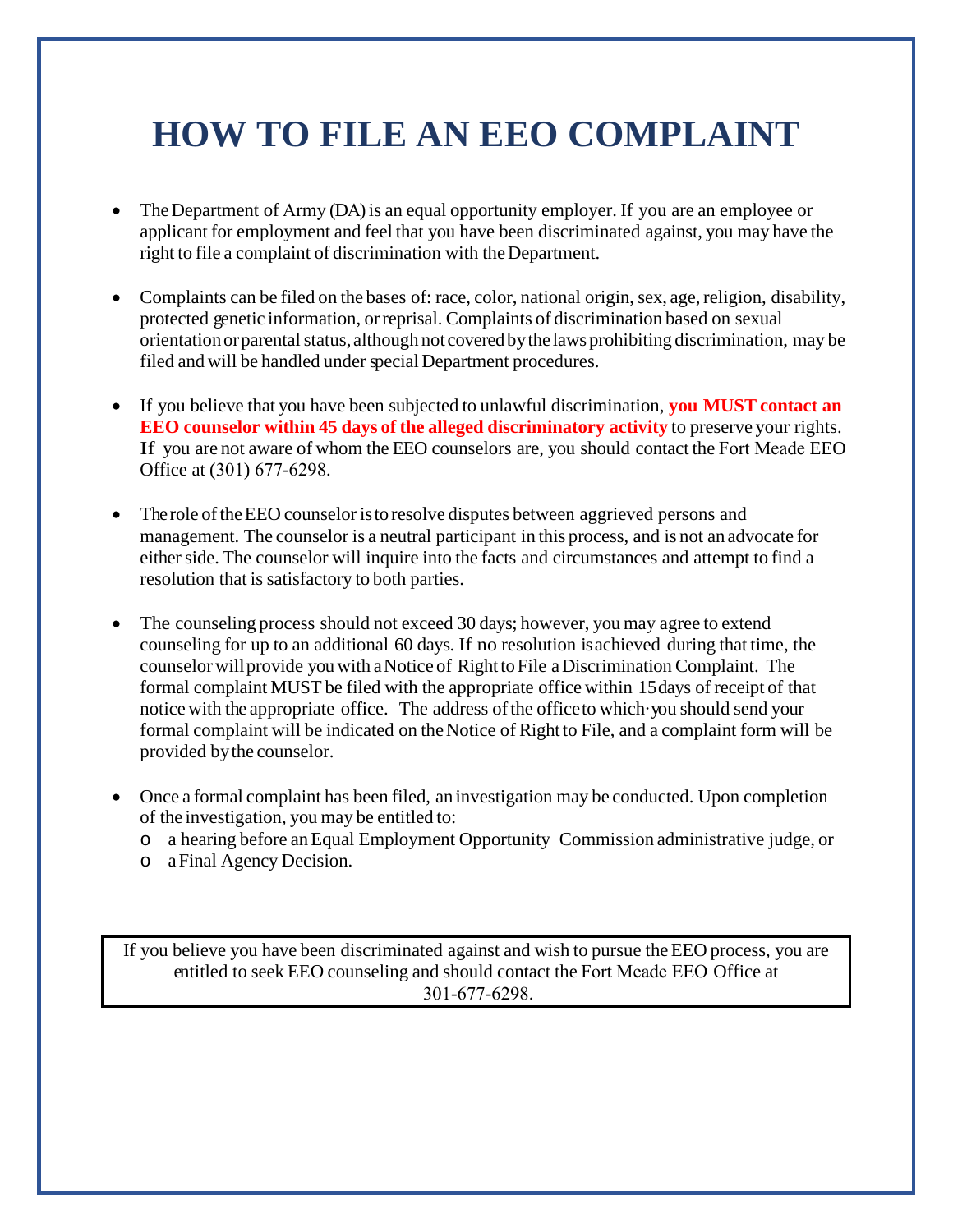

**Janet Kelley Disability Program Manager** janet.m.kelley4.civ@army.mil

**VACANT EEO Specialist**

#### **USAG Fort Meade EEO Contacts:**

**Ivy Merrick EEO Director** ivy.l.merrick2.civ@army.mil

**Linda M. Orr Complaints Manager** linda.m.orr.civ@army.mil

 **Fort Meade EEO Office** │ 4432 Llewellyn Avenue, Fort Meade, MD 20755 │ (301) 677-6298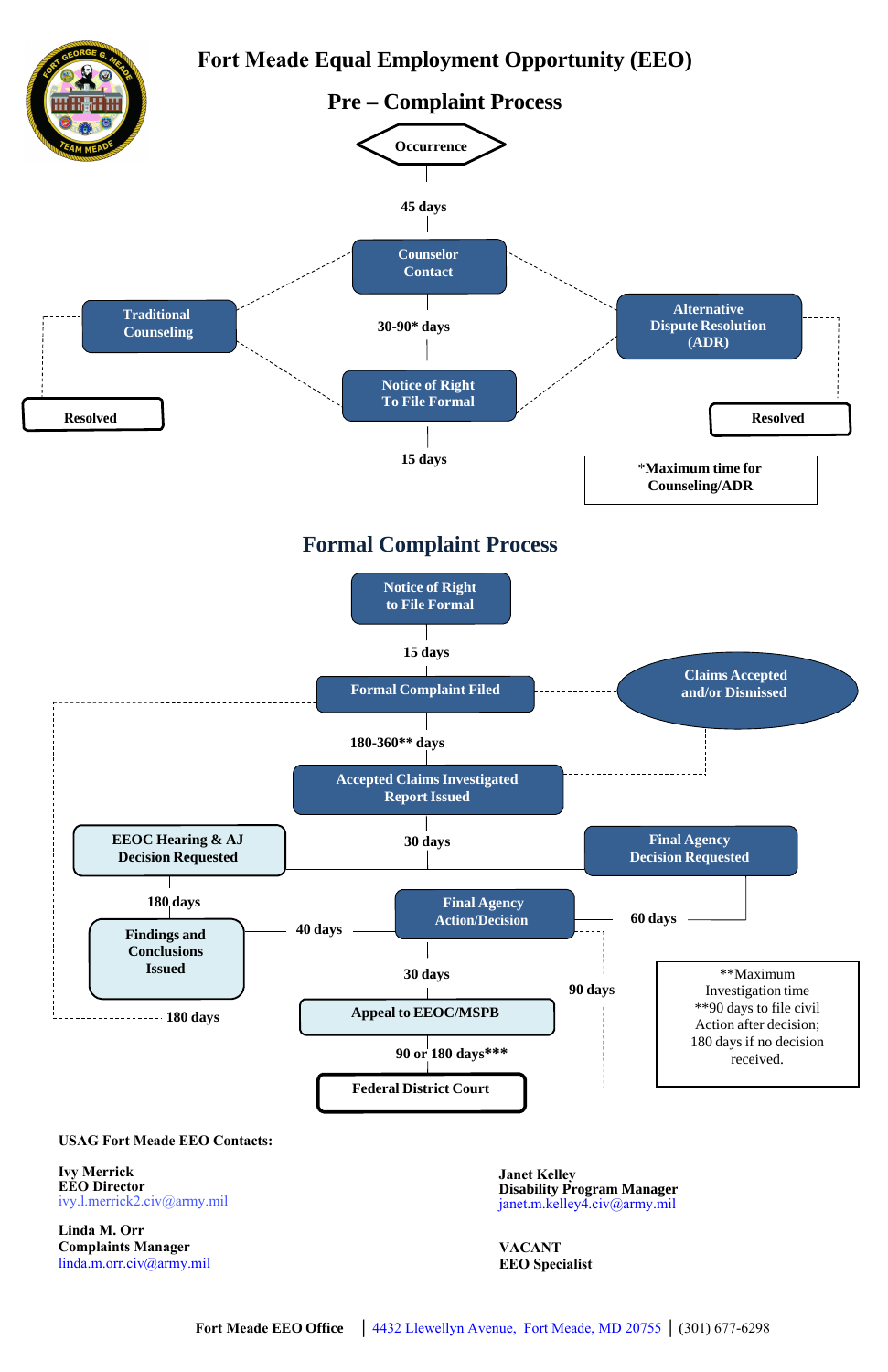## ANTI-HARASSMENT POLICY

 maintain a work environment free from harassment. Pursuant to the Department of Army's (DA) Anti-Harassment Directive 2015-40 (Implementing Procedures for Anti-Harassment Policy) , it is Fort Meade's policy to

All Fort Meade employees are responsible for keeping their workplace free from prohibited discrimination and harassment based on race, color, religion, sex, national origin, age, disability, genetic information, sexual orientation, marital status, parental status, political affiliation, or

retaliation. Fort Meade employees are expected to avoid any behavior or conduct that could reasonably be considered as harassment. No employee is exempt from these requirements.

#### Examples of prohibited behavior include:

- Sexual, racial, or ethnic jokes, epithets, or stereotyping
- Suggestive or lewd remarks
- Offensive email, instant messages, texts, or social media posts
- Other unwelcome conduct based on an individual's protected status (listed above).

### REPORTING PROCEDURES

 they have been subjected to or witnessed harassment that violates this policy may Supervisors and managers are required to take prompt, effective and corrective action upon being notified of an allegation of harassment. Any person who believes report the matter promptly to a first or

second-line supervisor, another management official or the Fort Meade Equal Employment Opportunity (EEO) Office.

All allegations of harassment filed with the Fort Meade EEO Office are investigated by a neutral fact-finder, and prompt corrective action is taken when warranted.

**In cases of alleged severe and pervasive harassing conduct, the management official must consult with the agency's attorney/labor counselor and EEO and LMER specialist within 1 business day regarding recommendations on appropriate corrective action.**

### EEO COMPLAINTS

If an employee wishes to raise an allegation of harassment through the EEO complaint process, the matter must be raised with the EEO office within **45 calendar days** of the alleged harassment or discrimination.

### RETALIATION

DA & USAG Fort Meade does not tolerate retaliation against any individual for reporting harassment or assisting another individual in reporting harassment, for providing information related to such a report, for filing an EEO complaint, or for opposing conduct that they believe is unlawfully discriminatory or harassing.

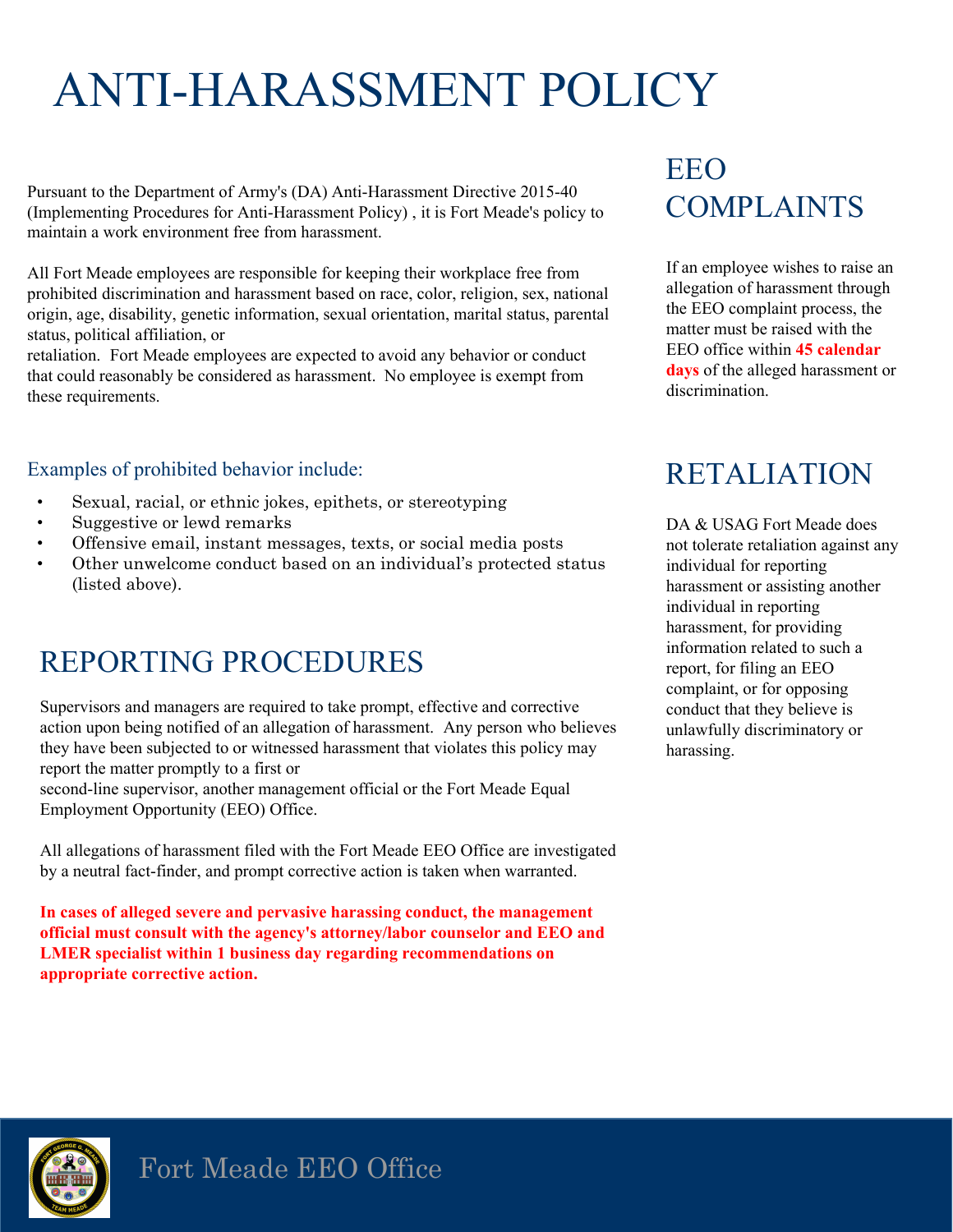### **REASONABLE ACCOMMODATIONS**

#### *What is a Reasonable Accommodation?*

Reasonable Accommodation is any change in the work environment or in the way things are customarily done that would enable a qualified individual with a disability to enjoy equal employment opportunities.

#### *Who should I contact to request a Reasonable Accommodation?*

You (or someone on your behalf) may initiate a reasonable accommodation with your supervisor or by contacting either of the office below.

- For Accommodations, such as sign language interpreters, adjustable workstations, flexible schedules, contact: Janet M. Kelley, Disability Program Manager Email: janet.m.kelley.civ@army.mil Fort Meade Equal Employment Opportunity Phone: 301-677-3660 Fax: 301-677-3661
- Computer/Electronic Accommodations Program (CAP) Main Office Email: https://www.cap.mil/ Phone: (833) 227-3272 or (703) 614-8416 (Voice) TTY: (571) 384-5629 Fax: (703) 697-5851 Email: cap@mail.mil

*Under the Rehabilitation Act, medical information obtained in connection with the reasonable accommodation process must be kept confidential.* 

#### **To Request a Reasonable Accommodation**

1. Requestor: Please complete Appendix B (see example below) and digitally sign (if available) the form.

2. Please return completed form to Ms. Janet Kelley, Disability Program Manager at: janet.m.kelley.civ@army.mil

3. Deciding Official: Please complete pages 4 & 7 (Appendix D) located in AR 690-612 and digitally sign (if available) the document. Email completed document to the Fort Meade EEO office as stated in step 2.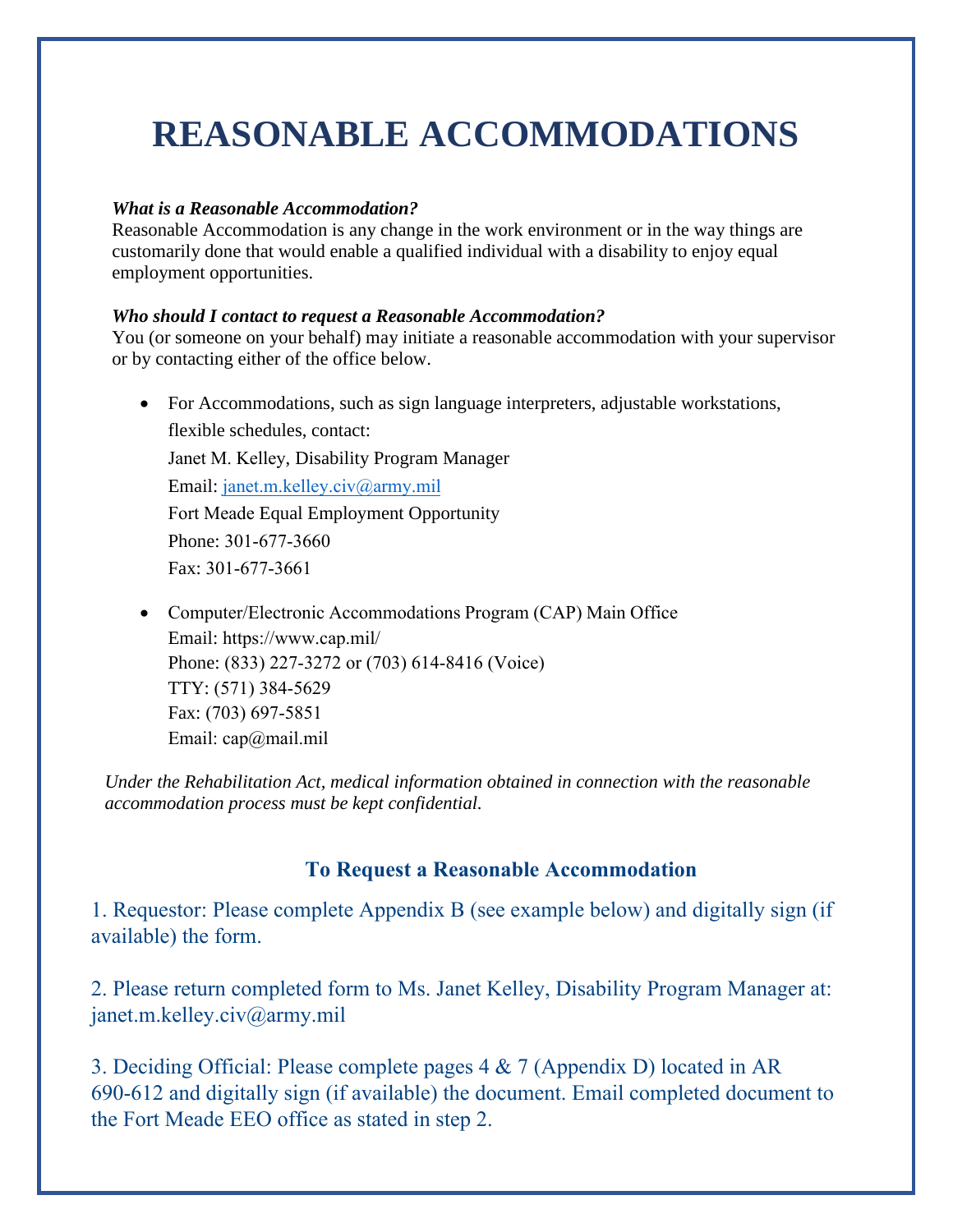### APPENDIX B**: EXAMPLE**

Office Symbol (Put on your letterhead and use your office symbol)

#### MEMORANDUM FOR RECORD

SUBJECT: Request for Reasonable Accommodation

- 1. Individual's information (Applicant or Employee Name) (Email) (Telephone Number) (Pay Plan, Series and Grade) (Date of Request) (Job Title) (Organization) (Information Completed by whom) (Email) (Telephone Number)
- 2. Accommodation Requested…(Be as Specific as possible in stating the request, for example Adaptive device, an interpreter, a reader, etc.)
- 3. This request is necessary because… (State the reason for the request, Diagnosis. If the accommodation is time-sensitive, please explain.)
- 4. Log Number ( Assigned by DPM, Ms. Janet M. Kelley): (enter number ) Date (Enter Date)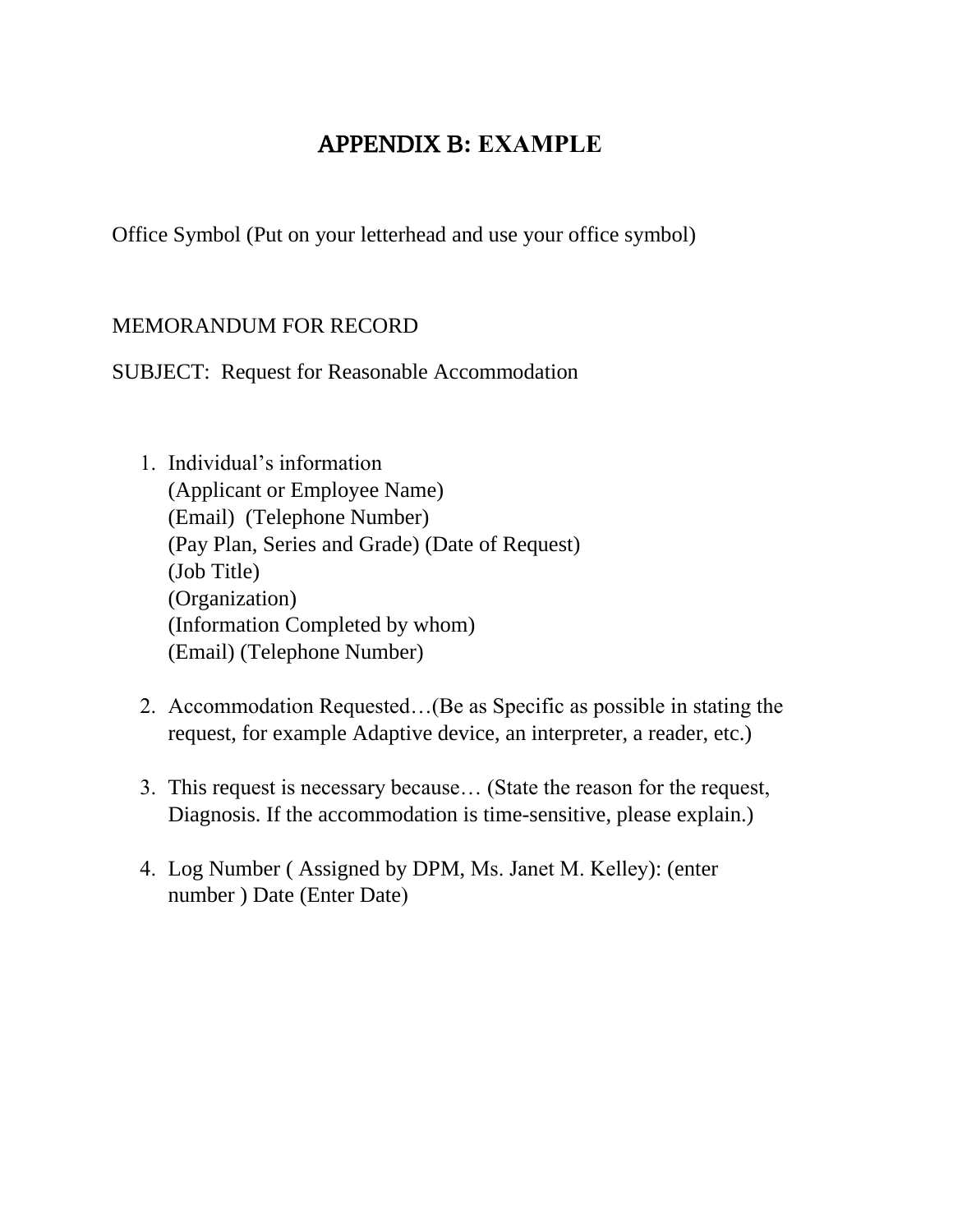### **FORT MEADE EEO CONTACTS**

The Fort George G. Meade EEO Office works to ensure all employees work in an environment that isfree from any form of discrimination. If you believe you have been subjected to unlawful discrimination you may have the right to file an EEO complaint. For more information, please contact us.

Ms. Linda M. Orr EEO Specialist/ Complaints Manager linda.m.orr.civ@army.mil (301) 677-6295

Ms. Ivy L. Merrick EEO Director ivy.l.merrick2.civ@army.mil (301) 677-6296

Vacant EEO Specialist (301) 677-6298

Ms. Janet Kelley Disability Program Manager janet.m.kelley.civ@army.mil (301) 677-3660

DISCRIMINATION IS PROHIBITED ON THE BASIS OF RACE, COLOR, RELIGION, SEX, (Gender and Pregnancy), NATIONAL ORIGIN, AGE (40+), PHYSICAL/MENTAL DISABILITY, REPRISAL (for Opposition and Participation) AND GENETIC (GINA) INFORMATION

Employees, former employees or applicants for employment at Fort George G. Meade, who believe that they have been discriminated against, may initiate a complaint with the Equal Employment Opportunity Office.

Complaints must be initiated in a timely manner. This notification must happen **within 45 calendar days** of:

• The date of the incident giving rise to the complaint.

• The effective date of the personnel action giving rise to the complaint.

• The date the aggrieved became aware of or should reasonably become aware of the alleged discriminatory action or practice.

There are **two stages** to an EEO discrimination complaint: **pre-complaint and formal**. All complaints must begin at the pre-complaint stage before progressing to the formal stage.

**The aggrieved individual may be offered an opportunity to participate in mediation.** Mediation is a form of Alternative Dispute Resolution (ADR). A mediator (neutral, objective third party) brings the aggrieved and management together in an attempt to reach a mutually satisfactory solution to the employment matter.

**Individuals who believe they have been sexually harassed have an additional venue.** In addition to having their complaint processed under the Equal Employment Opportunity Commission, Title 29, Code of Federal Regulations 1614, they can pursue the complaint under Section 1561 of Title 10, United States Code.

Website: https://www.ftmeade.army.mil/staff/eo/index.html

Fax: 301-677-3661 Mailing address: 4432 Llewellyn Ave, Fort Meade, MD 20755